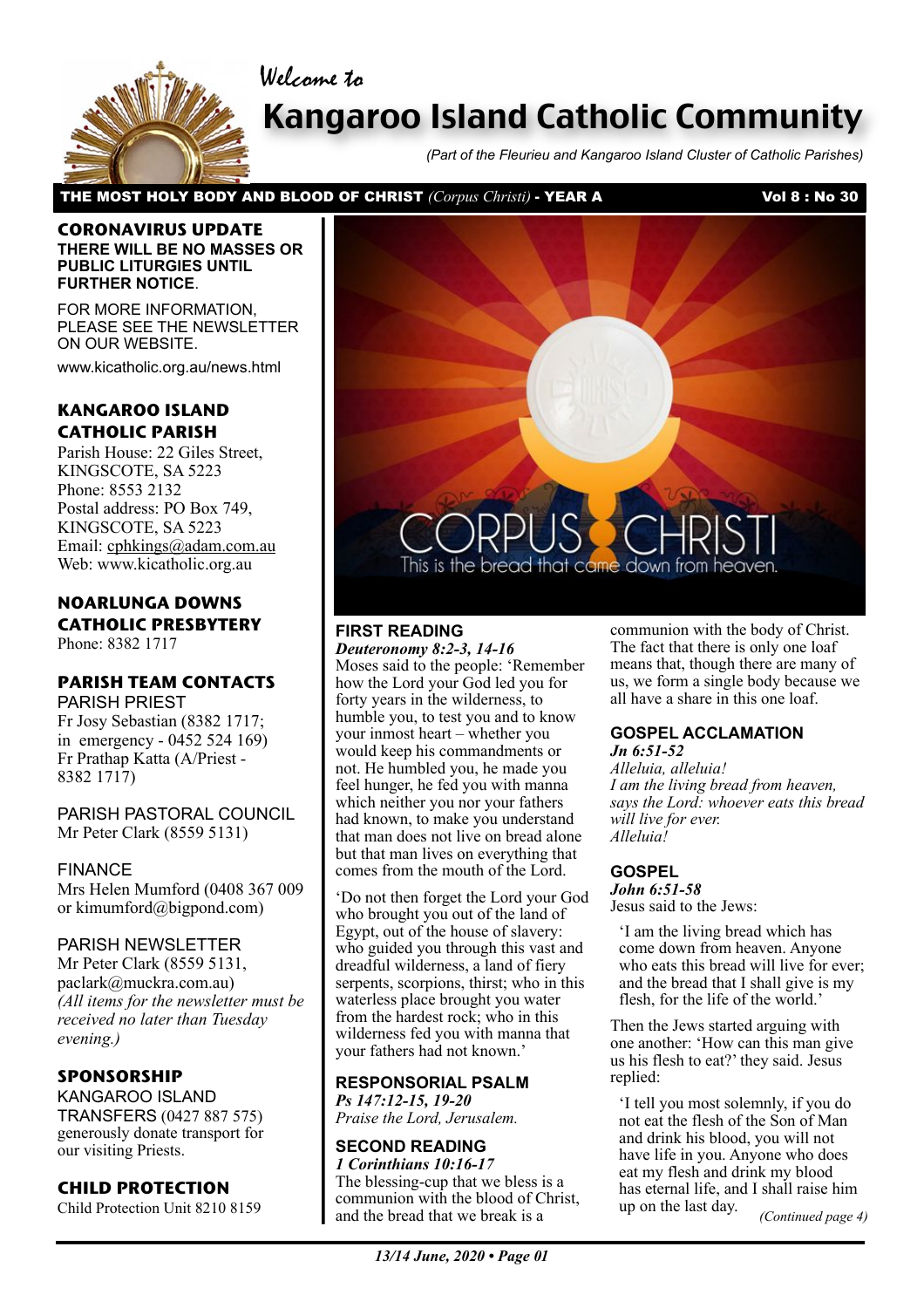#### **PLEASE KEEP THESE PEOPLE IN YOUR PRAYERS**

**Sick:** Greg Turner, Toni Langridge, Damian Baynes, Charles Gorman, Dalton Baynes, Roy Gaton.

**June anniversaries:** Bill Berden, Mary Bradley, Peter Bradley, Baby Burden, Henry Carslake, Bob Clare, Charles Darcy, Timothy Hamm, Lorraine Holohan, Brian Kildea, Mildred Lashmar, Anthony Lonzar, Peter Lonzar, Dorothy McMahon, John Reynolds, Vikki Reynolds, Fiona Smith, Ann Wallace, Sr. Pauline Wallace, John Williams, Heather Willmott, Ross Wohling and all the faithful departed.

*May all our sick parishioners, relatives and friends know the healing love of Christ through our actions and His healing presence.*

ఆ≩≭⊹⊁≨∈⇒∙

#### **COLLECTIONS DIRECT PAYMENTS**

If you would like to organise your Church donations via bank transfer there are a couple of ways you can go about this.

1. If you bank online, you can set up periodic, direct payments yourself. Again, you will need to do this twice - once for the first collection and again for second. Acc: Kangaroo Island Catholic Parish BSB: 085-005 Acc No: 918 111 484

Ref: Your surname, initials and *First* or *General*

2. Periodic regular payments may also be organised with your bank. Take the account details (above) with you and bank staff can set it up for you.

**NB:** *First* collection is for the support of our Priests and *General* (second at our Masses) is for the support of our Parish.

If you need more information or help, please contact Helen Mumford or Peter Clark.

### THE DIFFERENCE BETWEEN A **BIG SISTER AND A BIG BROTHER**





Students from Galilee School at Aldinga have propagated around 250 seedlings native to Kangaroo Island for fire-affected people to replant burnt vegetation areas. Peter Clark has a list of these seedlings, if anyone would like to take up the offer. These seedlings will be delivered in about two week's time.

#### **EASING OF RESTRICTIONS UPDATE**

- Funerals will be permitted for up to 50 attendees
- Places of Worship permitted for up to 20 attendees
- Further plans will be advised for Places of Worship in the coming weeks, to look at larger gatherings.

Introduction of restricted masses are beginning in Cluster Parishes. The rules about social distancing, hand hygiene and a sign-in sheet to record names (given and surname) and phone numbers, will be in place.

The Archdiocese recommends that those who are at higher risk from Covid-19 should be encouraged to stay home, but also reassures everyone that the obligation for Sunday Mass for the laity has not been re-invoked at this stage.

Fr Josy is trying to organise Masses for KI fortnightly, starting 21 June. However, this is subject to availability of Priests. We should have a roster for next week's bulletin. Peter Clark will let parishioners know (by text or email) if anything happens sooner.

#### **A REAL HUNGER**

I never thought I'd give up the Eucharist for Lent.

I've voluntarily given up many things for Lent over the course of my life, from chocolate to alcohol to bad language to impatience - and of course meat on Fridays - but I'd never been forced to give up anything, much less the Eucharist, until the coronavirus came to Australia, and I couldn't go to church

anymore. Never in my wildest dreams did I think the Eucharist would become inaccessible to me. I had taken it totally for granted. Many times I'd dragged myself to Mass, or at times didn't go, when I didn't feel like going. There's nothing like shockingly losing something to suddenly appreciate it like never before.

When the news of the virus and its potential impact on gatherings first came out, I thought, no way am I giving up dipping my fingers in the holy water font, or extending the sign of peace, and I'm certainly not giving up receiving the Body, or even the Blood, of Christ. But then as the situation worsened, I realised that by keeping myself healthy, I was helping to keep people much more vulnerable than me healthy. Denying ourselves during Lent has always been a form of preparation as we hungered, symbolically, for the eucharistic meal. This year, my hunger became real.

*GPBS eNews*

#### **LIVE STREAMING AND BROADCASTING MASSES**

The Archdiocese will continue to live stream Sunday Mass at 10am from St Francis Xavier's Cathedral. This Mass can be viewed live and on demand on the home page of

#### [www.adelaide.catholic.org.au](http://www.adelaide.catholic.org.au).

An interstate service is screened live every week on Channel 10 at 6am. Mass for up to 20 people is being held daily in the Cathedral. Visit

[www.adelcathparish.org](http://www.adelcathparish.org) for more information about Mass times for the Cathedral.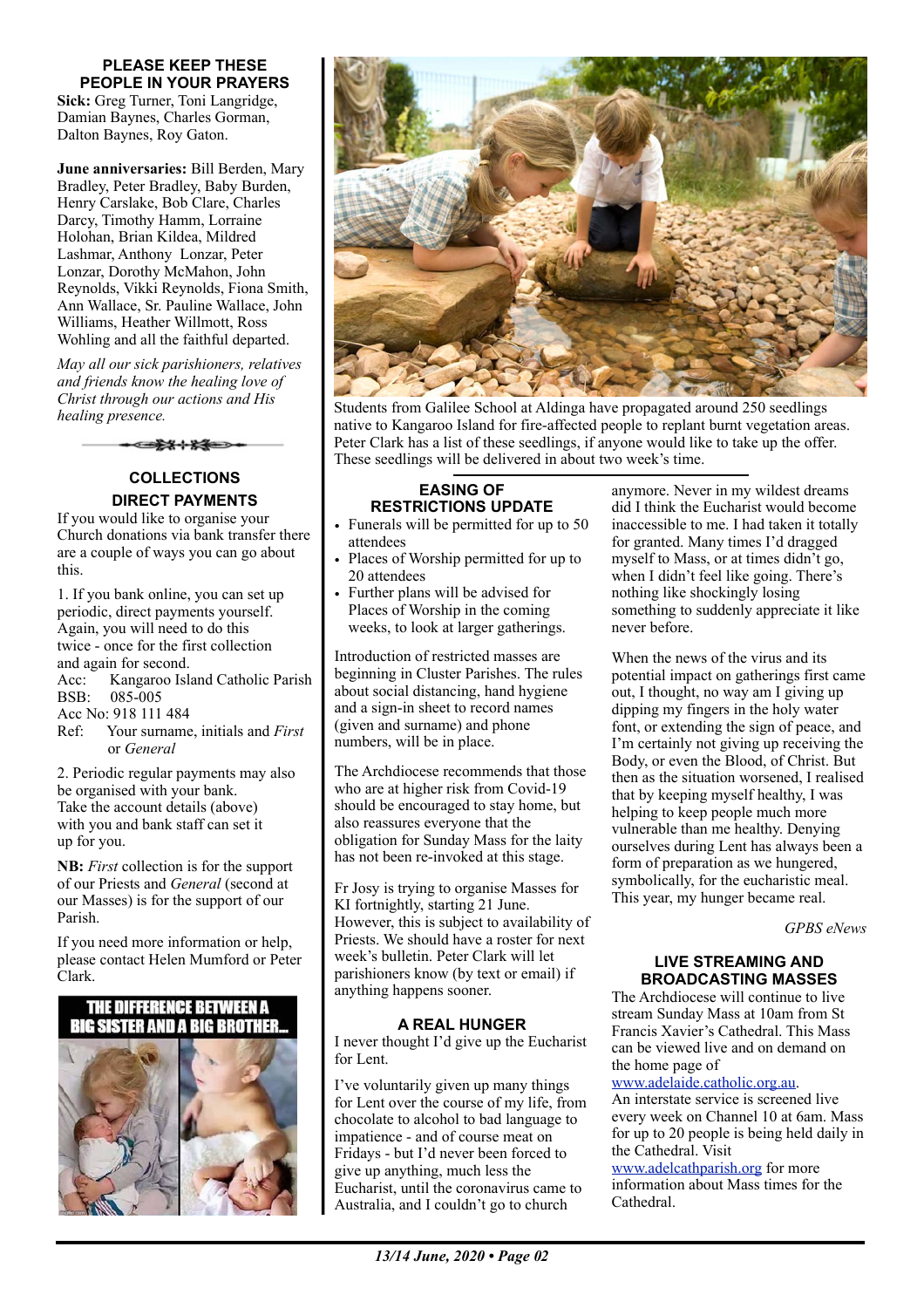# **Ron Rolheiser column**



*Ronald Rolheiser, a Roman Catholic priest and member of the Missionary Oblates of Mary Immaculate, is president of the Oblate School of Theology in San Antonio, Texas. He is a community-builder, lecturer and writer. His books are popular throughout the English-speaking world and his weekly column is carried by more than sixty newspapers worldwide*

#### **A MAGNIFICENT DEFEAT**

Where's the fairness in life? Why are some people so undeservedly blessed in this world while others are seemingly cursed? Why are craftiness, self-serving ambition, taking advantage of others, and dishonesty so frequently rewarded? This has no quick answer.

In his book *The Magnificent Defeat*, the renowned novelist and preacher, Frederick Buechner, takes up this question by focusing on the biblical character, Jacob. He, as we know, twice cheated his brother, Esau. Catching him hungry and vulnerable, Jacob buys his birthright from him for a meal. More seriously, he poses as Esau, tricks their father, and steals the blessing and the inheritance that was Esau's by right. Everything about this seems wrong and calls for retribution, yet Jacob's life seemingly teaches the opposite. In contrast to his cheated brother, Jacob lives a very richly blessed life and is favored by God and by others. What's the lesson? Are God and life really on the side of those who do this type of thing?

Buechner builds his answer by moving from the pragmatic and the short-range to the spiritual and the long-range.

First, from a pragmatic point of view, the story of Jacob teaches its own lesson, namely, that as a matter of fact in this life people like Jacob, who are intelligent, crafty, and ambitious often do end up being rewarded in ways that people like Esau, who are slower on the draw, don't. While clearly this isn't the moral teachings of the Sermon on the Mount, other parts of scripture, including some teachings of Jesus, do challenge us to be intelligent, to work hard, and indeed at times to be crafty. God doesn't necessarily help those who help themselves, but God

and life seem to reward those who use their talents. But there's a fine moral line here and Buechner draws it out brilliantly.

</u>

He asks: when someone who does what Jacob did and it brings him riches in this life, where is the moral consequence? The answer comes to Jacob years later. He is alone one night when a stranger leaps upon him and the two of them end up wrestling silently with each other throughout the entire night. Just as dawn is breaking and it seems Jacob might win, everything is suddenly reversed. With an infinitely superior strength that he seems to have deliberately held back until now, the stranger touches Jacob's thigh and renders him helpless. Something deeply transformative happens to Jacob in that experience of helplessness. Now that he knows that he is finally defeated, he no longer wants to be free of the stranger's grasp; instead he clings fiercely to his former foe like a drowning man. Why?

Here's Buechner's explanation: "The darkness had faded just enough so that for the first time he can dimly see his opponent's face. And what he sees is something more terrible than the face of death — the face of love. It is vast and strong, half-ruined with suffering and fierce with joy, the face a man flees down all the darkness of his days until at last he cries out, 'I will not let you go, unless you bless me!' *Not a blessing that he can have now by the strength of his cunning or the force of his will, but a blessing that he can have only as a gift*."

There's an entire spirituality here. The blessing for which we are forever wrestling can only come to us as gift, not as something we can snatch through our own talent, cunning, and strength. By his wit

and cunning, Jacob became a rich, admired man in this world. But in struggling for all those riches he was wrestling with a force he unconsciously perceived as someone or something to be overcome. Eventually, after many years of struggle, he had an awakening. Light dawned, through a crippling defeat. And in the light of that defeat he finally saw that what he had been struggling with for all that time was not someone or something to be overcome, but the very love he was wrestling for in all his efforts to achieve and get ahead.

For many of us, this will also be the real awakening in our lives, waking up to the fact that in our ambition and in all the schemes we concoct to get ahead, we are not wrestling with a someone or something to be overcome by our strength and wit; we are wrestling with community, love, and with God. And it will undoubtedly take the defeat of our own strength (and a permanent limp) before we realize what we are fighting against. Then we will give up trying to win and instead cling like a drowning man to this face of love, begging for its blessing, *a blessing that we can have only as a gift.*

Believing that our blessing lies in winning, we strive to wrestle our lives away from others until one day, if we are lucky enough to be defeated, we begin to beg others to hang on to us.

*You can read, or download, Ron Rolheiser's weekly columns from his website at: www.ronrolheiser.com*